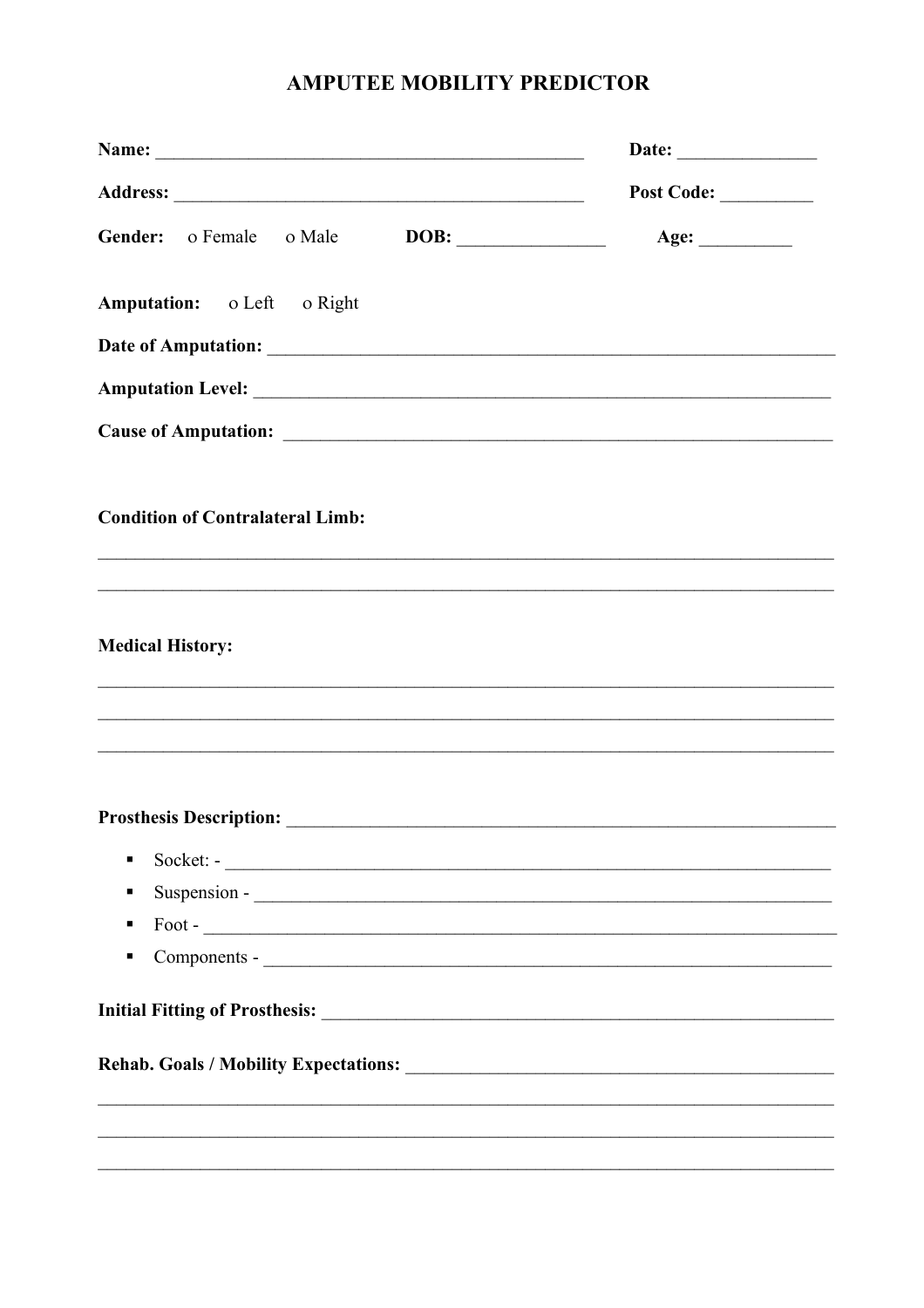## **AMPUTEE MOBILITY PREDICTOR ASSESSMENT TOOL**

 Initial instructions: Client is seated in a hard chair with arms. The following manoeuvres are tested with or without the use of the prosthesis. Advise the person of each task or group of tasks prior to performance. Please avoid unnecessary chatter throughout the test. Safety First, no task should be performed if either the tester or client is uncertain of a safe outcome.

> The **Right Limb** is:  $\rho$  PF  $\rho$  TT  $\rho$  KD  $\rho$  TF  $\rho$  HD  $\rho$  intact The **Left Limb** is:  $\rho$  PF  $\rho$  TT  $\rho$  KD  $\rho$  TF  $\rho$  HD  $\rho$  intact

| 1. Sitting Balance:<br>Sit forward in a chair with arms folded<br>across chest for 60s.                                                                                                    | Cannot sit upright independently for 60s<br>Can sit upright independently for 60s                                                                   | $= 0$<br>$= 1$          |  |
|--------------------------------------------------------------------------------------------------------------------------------------------------------------------------------------------|-----------------------------------------------------------------------------------------------------------------------------------------------------|-------------------------|--|
| 2. Sitting reach:<br>Reach forwards and grasp the ruler.<br>(Tester holds ruler 12in beyond<br>extended arms midline to the sternum)                                                       | Does not attempt<br>Cannot grasp or requires arm support<br>Reaches forward and successfully grasps item.                                           | $= 0$<br>$= 1$<br>$= 2$ |  |
| 3. Chair to chair transfer:<br>2 chairs at 90°. Pt. may choose<br>direction and use their upper limbs.                                                                                     | Cannot do or requires physical assistance<br>Performs independently, but appears unsteady<br>Performs independently, appears to be steady and safe  | $= 0$<br>$=1$<br>$= 2$  |  |
| 4. Arises from a chair:<br>Ask pt. to fold arms across chest and<br>stand. If unable, use arms or assistive<br>device.                                                                     | Unable without help (physical assistance)<br>Able, uses arms/assist device to help<br>Able, without using arms                                      | $= 0$<br>$=1$<br>$= 2$  |  |
| 5. Attempts to arise from a chair:<br>(stopwatch ready) If attempt in no. 4.<br>was without arms then ignore and allow<br>another attempt without penalty.                                 | Unable without help (physical assistance)<br>Able requires >1 attempt<br>Able to rise one attempt                                                   | $= 0$<br>$=1$<br>$= 2$  |  |
| 6. Immediate Standing Balance:<br>(first 5s) Begin timing immediately.                                                                                                                     | Unsteady (staggers, moves foot, sways)<br>Steady using walking aid or other support<br>Steady without walker or other support                       | $= 0$<br>$= 1$<br>$= 2$ |  |
| 7. Standing Balance (30s):<br>(stopwatch ready) For item no.'s 7 & 8,<br>first attempt is without assistive device.<br>If support is required allow after first<br>attempt                 | Unsteady<br>Steady but uses walking aid or other support<br>Standing without support                                                                | $= 0$<br>$=1$<br>$= 2$  |  |
| 8. Single limb standing balance:<br>(stopwatch ready) Time the duration of<br>single limb standing on both the sound<br>and prosthetic limb up to 30s.<br>Grade the quality, not the time. | Non-prosthetic side<br>Unsteady<br>Steady but uses walking aid or other support for 30s<br>Single-limb standing without support for 30s             | $= 0$<br>$=1$<br>$= 2$  |  |
| *Eliminate item 8 for AMPnoPRO*<br>Sound side seconds<br>Prosthetic side<br>seconds                                                                                                        | <b>Prosthetic Side</b><br>Unsteady<br>Steady but uses walking aid or other support for 30s<br>Single-limb standing without support for 30s          | $= 0$<br>$=1$<br>$= 2$  |  |
| 9. Standing reach:<br>Reach forward and grasp the ruler.<br>(Tester holds ruler 12in beyond<br>extended arm(s) midline to the<br>sternum)                                                  | Does not attempt<br>Cannot grasp or requires arm support on assistive device<br>Reaches forward and successfully grasps item no support             | $= 0$<br>$=$ 1<br>$= 2$ |  |
| 10. Nudge test:<br>With feet as close together as possible,<br>examiner pushes lightly on pt.'s<br>sternum with palm of hand 3 times<br>(toes should rise)                                 | Begins to fall<br>Staggers, grabs, catches self ore uses assistive device<br>Steady                                                                 | $= 0$<br>$=1$<br>$= 2$  |  |
| 11. Eyes Closed:<br>(at maximum position $#7$ ) If support is<br>required grade as unsteady.                                                                                               | Unsteady or grips assistive device<br>Steady without any use of assistive device                                                                    | $= 0$<br>$=1$           |  |
| 12. Pick up objects off the floor:<br>Pick up a pencil off the floor placed<br>midline 12in in front of foot.                                                                              | Unable to pick up object and return to standing<br>Performs with some help (table, chair, walking aid etc)<br>Performs independently (without help) | $= 0$<br>$=1$<br>$= 2$  |  |